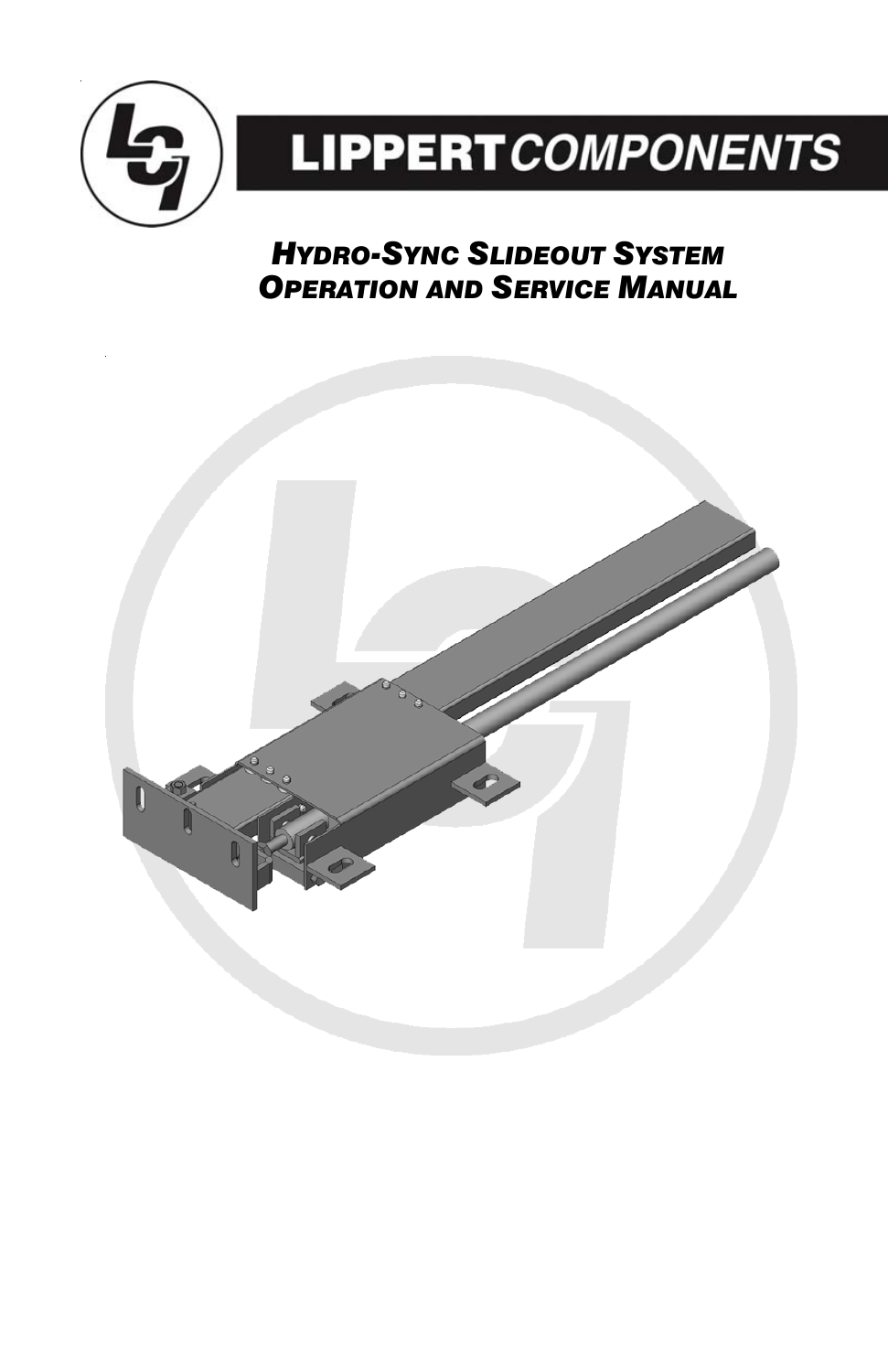

|                                | 3                       |
|--------------------------------|-------------------------|
|                                | 3                       |
|                                | 3                       |
|                                | $\overline{\mathbf{4}}$ |
|                                | 4                       |
|                                |                         |
|                                | 5                       |
| <b>Mechanical</b>              | 5                       |
|                                | 5                       |
|                                | 5                       |
| <b>Extending Slideout Room</b> | 6                       |
| Retracting Slideout Room       | 9                       |
| <b>Manual Operation</b>        | $\boldsymbol{9}$        |
| Preventative Maintenance 10    |                         |
|                                |                         |
|                                |                         |
|                                |                         |
|                                |                         |
|                                |                         |
|                                |                         |
|                                |                         |
|                                |                         |
|                                |                         |
|                                |                         |
|                                |                         |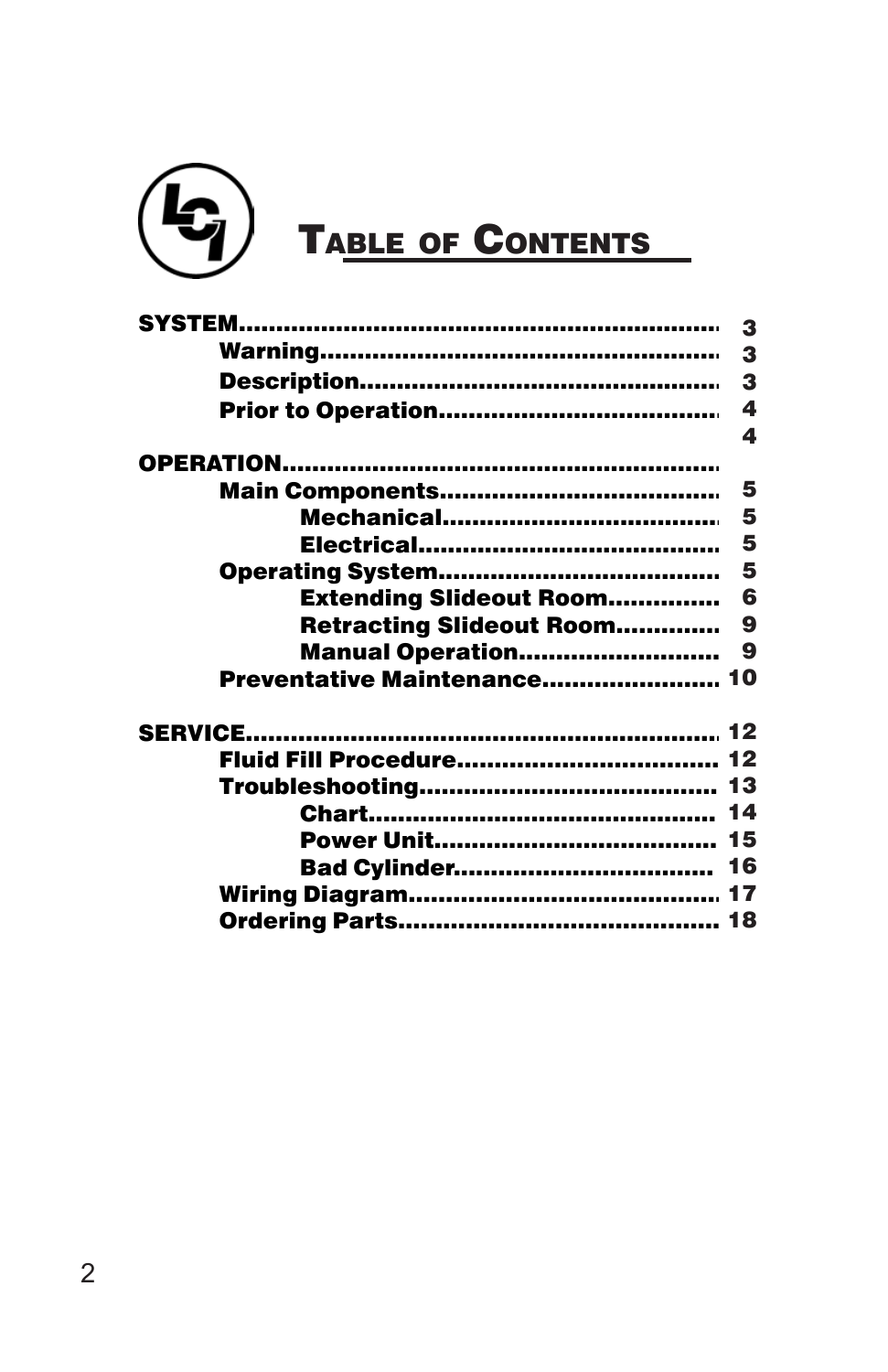# **SYSTEM**

#### WARNING

#### FAILURE TO ACT IN ACCORDANCE WITH THE FOLLOWING MAY RESULT IN SERIOUS PERSONAL INJURY OR DEATH.

The *Lippert Hydro-Sync Slideout System* is intended for the sole purpose of extending and retracting the slideout room. Its function should not be used for any other purpose or reason than to actuate the slideout room. To use the system for any reason other than what it is designed for may result in damage to the coach and/or cause serious injury or even death.

Before actuating the system, please keep these things in mind:

1. Parking locations should be clear of obstructions that may cause damage when the slideout room is actuated.

2. Be sure all persons are clear of the coach prior to the slideout room actuation.

3. Keep hands and other body parts away from slideout mechanisms during actuation. Severe injury or death may result.

4. To optimize slideout actuation, park coach on solid and level around.

#### DESCRIPTION

The *Lippert Hydro-Sync Slideout System* is a hydraulic cylinder drive system. Utilizing a bidirectional electric motor to actuate the pump, moving fluid from the reservoir into the hydraulic cylinders to extend the room and pumping fluid back to the reservoir to retract the slideout. The *Lippert Hydro-Sync Slideout System* is designed as a negative ground system.

There are no serviceable parts within the power unit. If the motor, manifold, pump or reservoir fails, the entire power unit must be replaced.

Disassembly of the motor voids the warranty.

Mechanical portions of the slideout system are replaceable. Contact Lippert Components, Inc. to obtain replacement parts. 3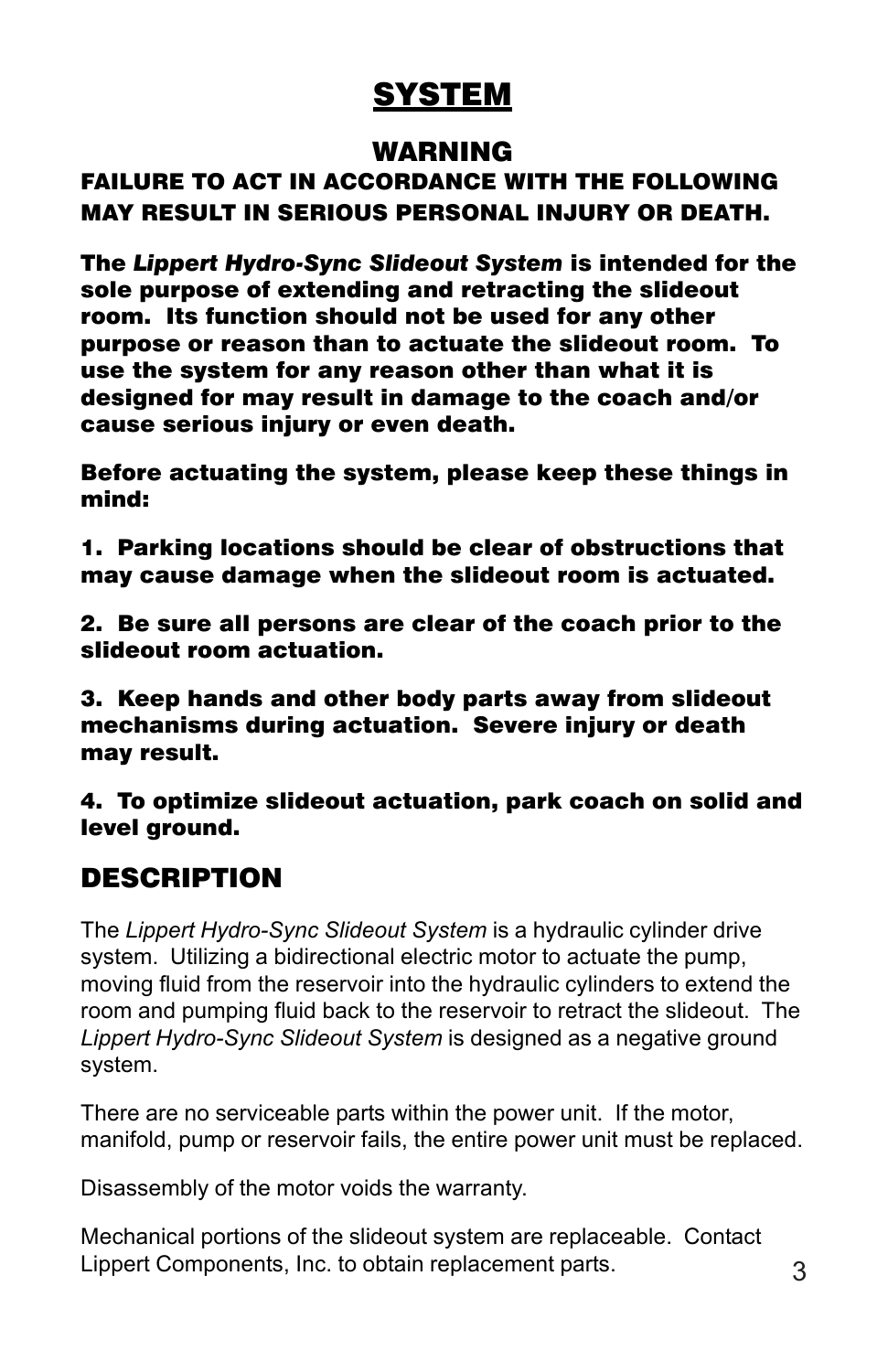# PRIOR TO OPERATION

Prior to operating the *Lippert Hydro-Sync Slideout System*, follow these four (4) guidelines:

1. Coach should be parked on the most level surface available.

- 2. The **PARKING BRAKE** must be engaged.
- 3. The coach's transmission must be in **NEUTRAL** or **PARK**.

4. The coach's ignition must be in the **RUN** position or the coach's engine must be running.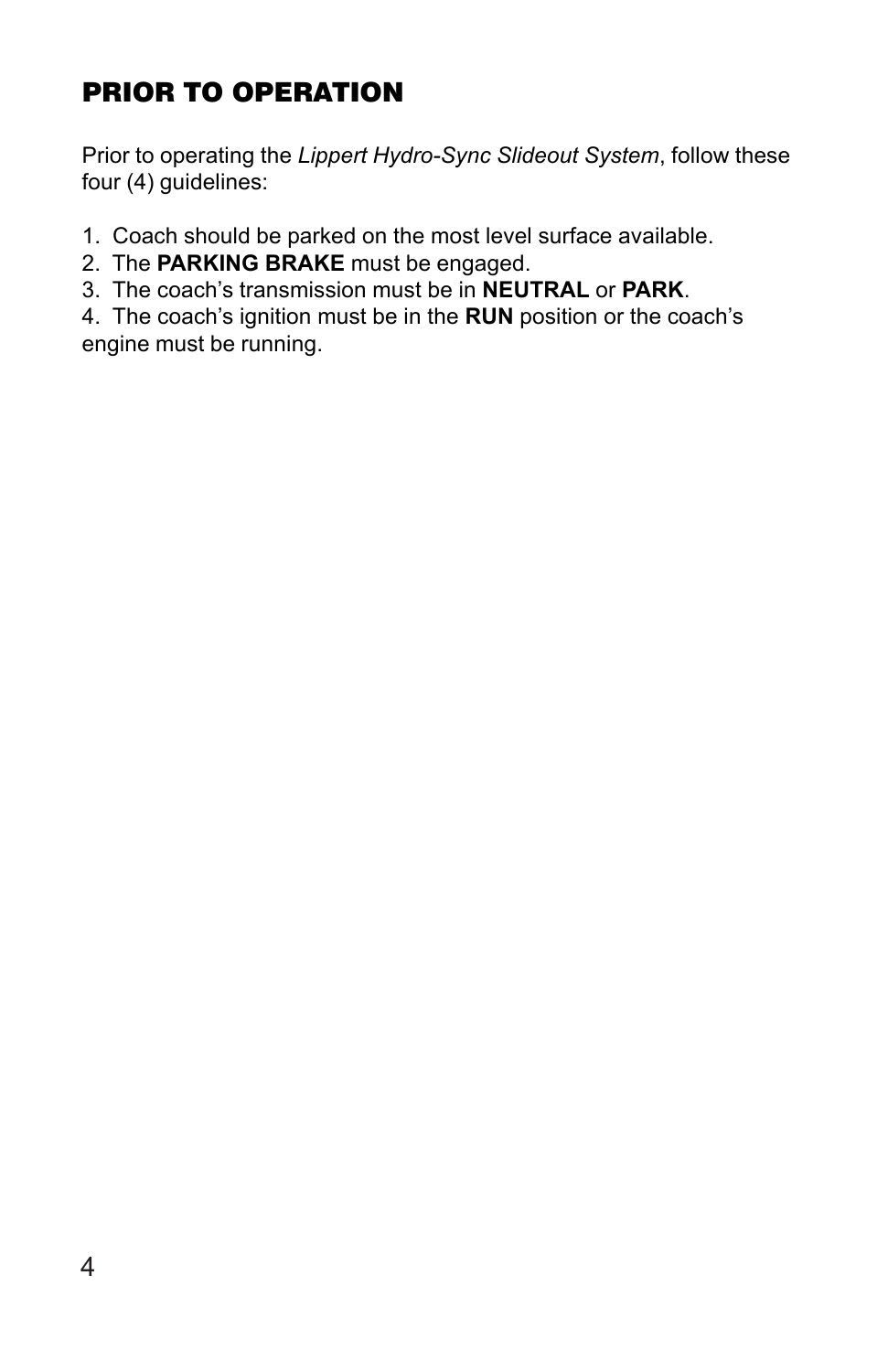# **OPERATION**

# MAIN COMPONENTS

## **MECHANICAL**

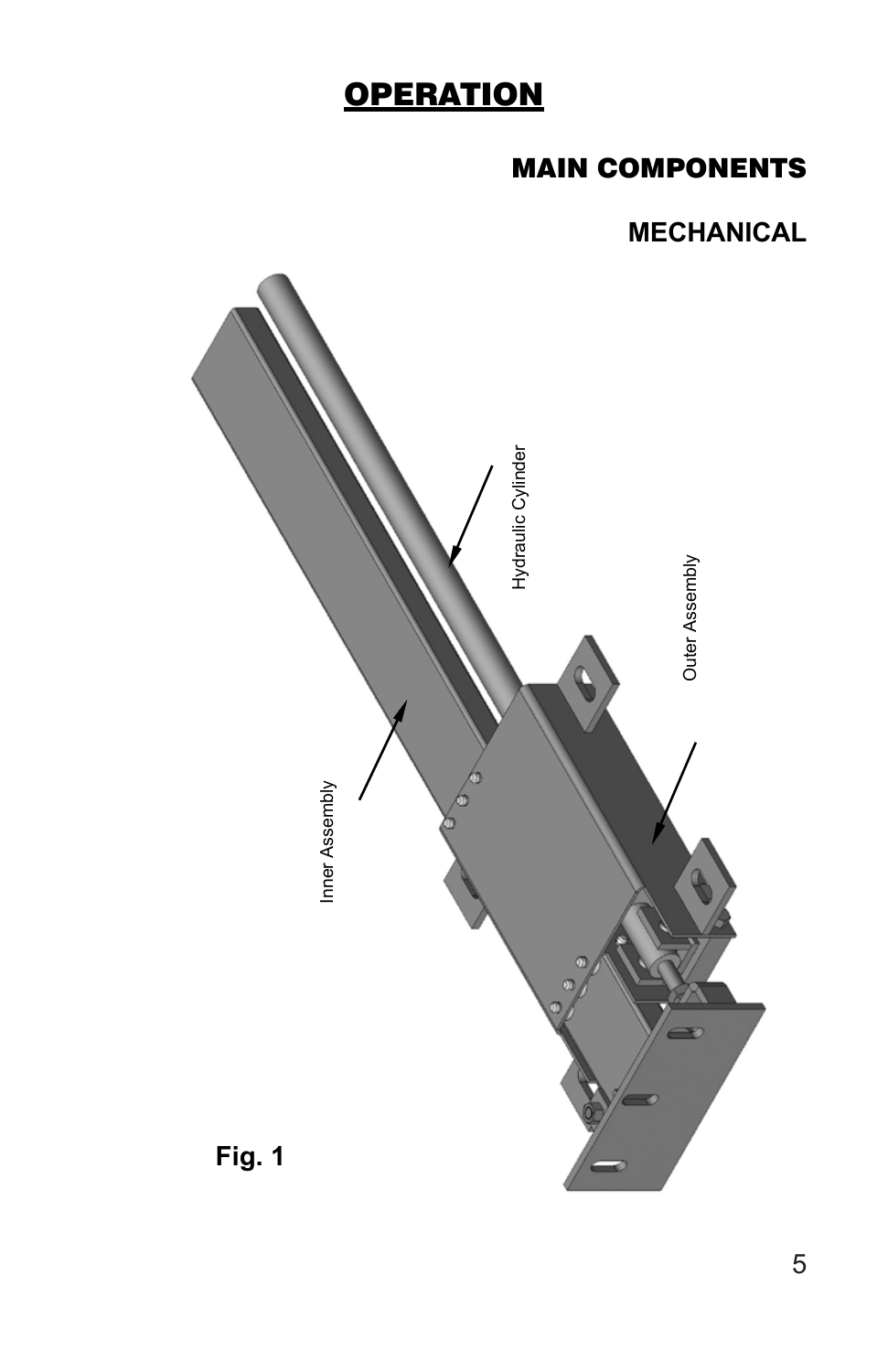#### **ELECTRICAL**

# **POWER UNIT – 12V DC MOTOR W/PUMP & RESERVOIR**



#### **WALL SWITCH**



#### **RELAY - TROMBETTA**

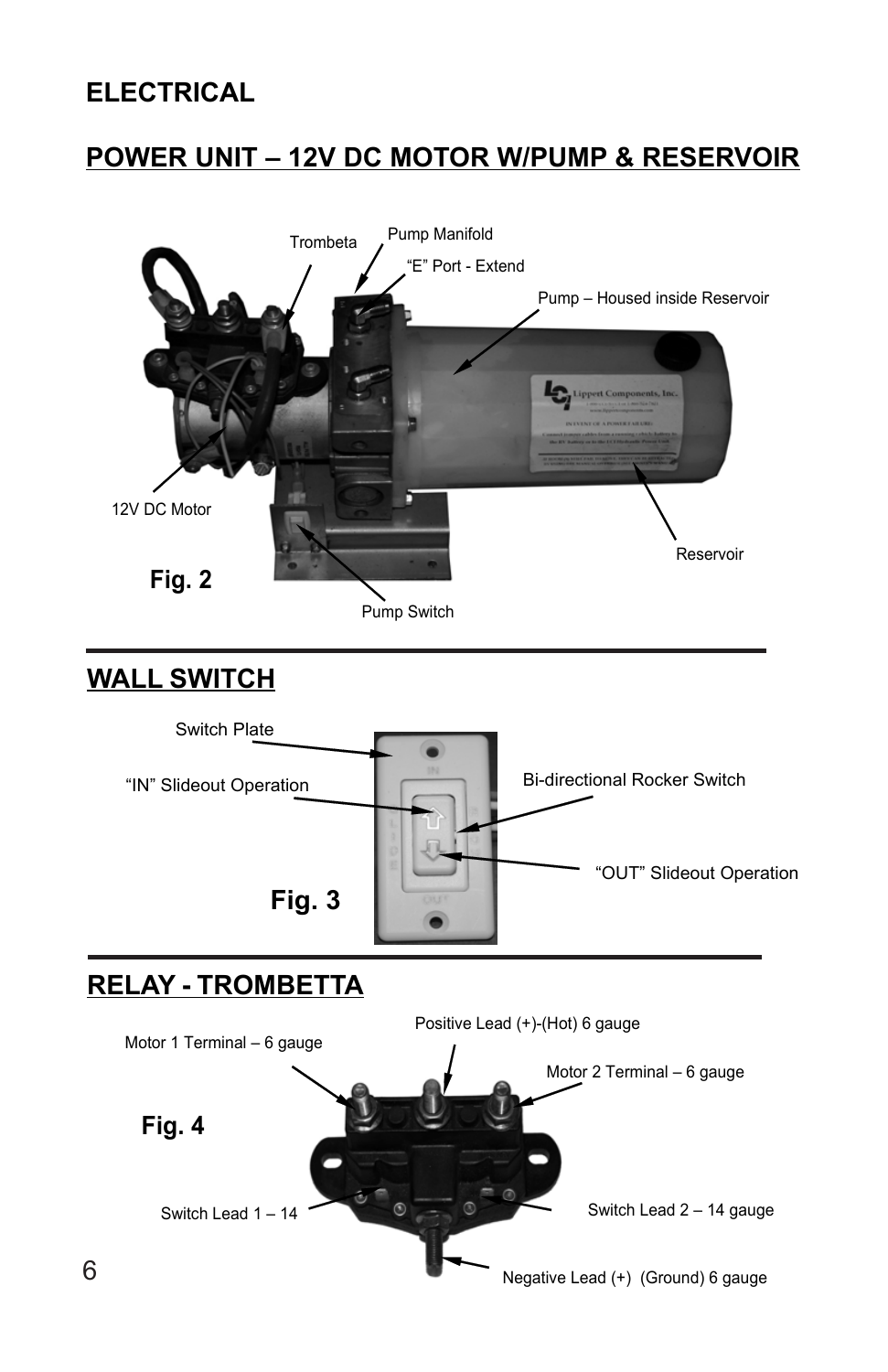# OPERATING SYSTEM

#### WARNING

#### **FAILURE TO ACT IN ACCORDANCE WITH THE FOLLOWING MAY RESULT IN SERIOUS PERSONAL INJURY OR DEATH.**

ALWAYS MAKE SURE THAT THE SLIDEOUT ROOM PATH IS CLEAR OF PEOPLE AND OBJECTS BEFORE AND DURING OPERATION OF THE SLIDEOUT ROOM.

ALWAYS KEEP AWAY FROM THE SLIDE RAILS WHEN THE ROOM IS BEING OPERATED. THE GEAR ASSEMBLY MAY PINCH OR CATCH ON LOOSE CLOTHING CAUSING PERSONAL INJURY.

INSTALL TRANSIT BARS (IF SO EQUIPPED) ON THE SLIDEOUT ROOM DURING STORAGE AND TRANSPORTATION.

#### **EXTENDING SLIDEOUT ROOM**

- 1. Level the unit.
- 2. Verify the battery is fully charged and hooked-up to the electrical system.
- 3. Remove the transit bars (if so equipped).
- 4. Press and hold the IN/OUT switch (Fig. 5B) in the OUT position until the room is fully extended and stops moving.
- 5. Release the switch, which will lock the room into position. NOTE: If the slideout switch is held after the room in fully extended, the control will sense that the room has stopped and will shut off the motor after a few seconds.

#### **RETRACTING SLIDEOUT ROOM**

- 1. Verify the battery is fully charged and hooked-up to the electrical system.
- 2. Press and hold the IN/OUT switch (Fig. 5C) in the IN position until the room is fully retracted and stops moving.
- 3. Release the switch, which will lock the room into position. NOTE: If the slideout switch is held after the room in fully retracted, the control will sense that the room has stopped and will shut off the motor after a few seconds.
- 4. Install the transit bars (if so equipped).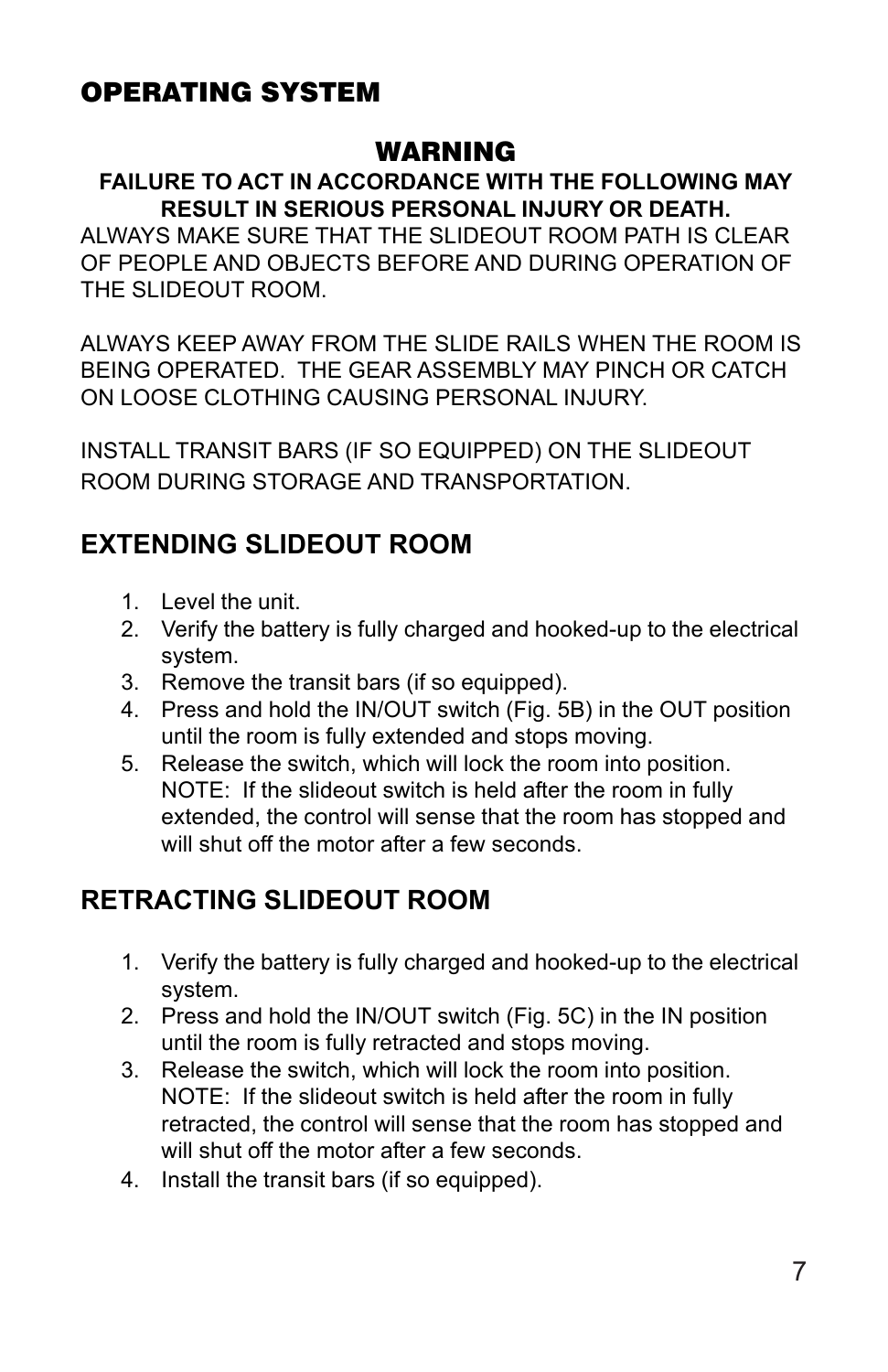

**Fig. 5** 

# **MANUAL OPERATION**

The *Lippert Hydro-Sync Slideout System* can be run with auxiliary power devices like electric drills, ratchet wrenches or cordless screwdrivers. In the event of electrical or system failure, this manual method of extending and retracting the slideout room can be used. A standard handheld drill is all that is required. A standard 38" room will take approximately 45 seconds to retract. See the instructions below.



- 1. Remove protective label. (See Fig 6).
- 2. Using a standard hex bit, insert into auxiliary drive device, i.e. cordless drill or screwdriver or ratchet wrench.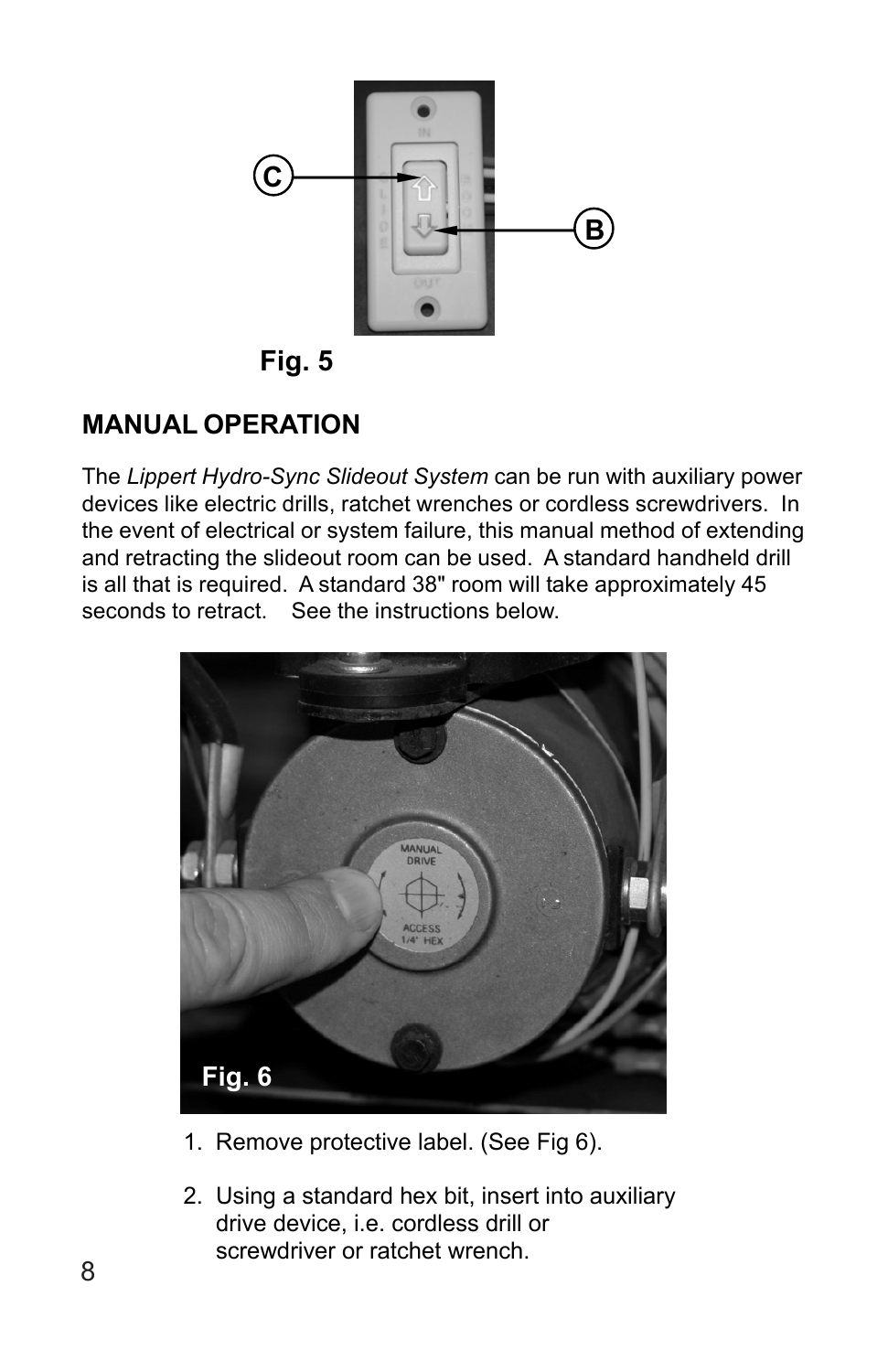

- 3. Insert hex bit into coupler found under protective label. (See Fig. 7)
- 4. Run drill forward or clockwise to extend slideout room and in reverse or counterclockwise to retract slideout room.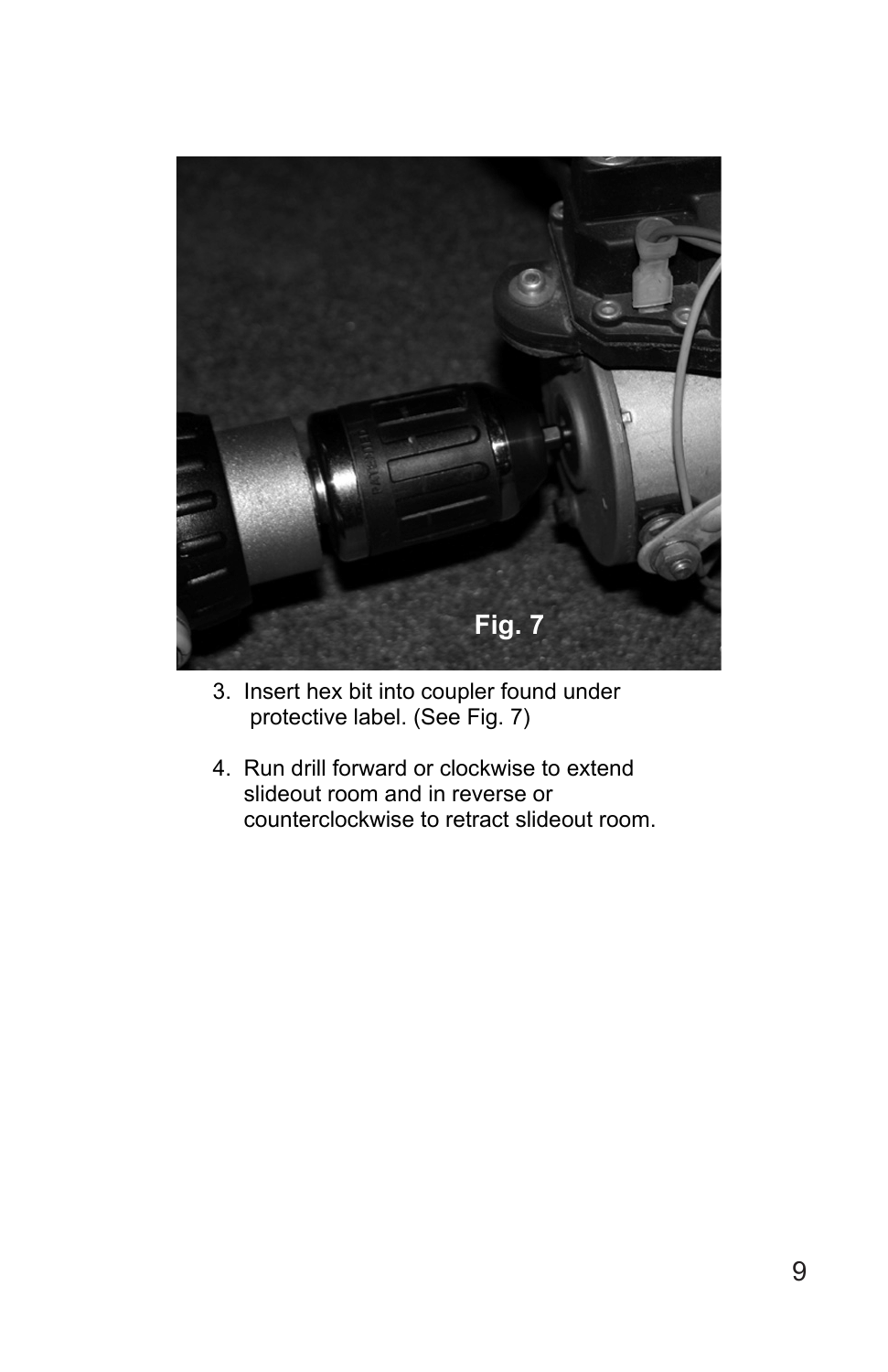# **PREVENTATIVE MAINTENANCE**

The *Lippert Hydro-Sync Slideout System* has been designed to require very little maintenance. To ensure the long life of your slideout system, read and follow these few simple procedures.

#### **WARNING**

#### **DO NOT WORK ON YOUR SLIDEOUT SYSTEM UNLESS THE BATTERY IS DISCONNECTED. FAILURE TO ACT IN ACCORDANCE WITH THE FOLLOWING MAY RESULT IN SERIOUS PERSONAL INJURY OR DEATH.**

The *Lippert Hydro-Sync Slideout System* has been static tested to over 6,000 continuous cycles without any noticeable wear to rotating or sliding parts. It is recommended that when operating in harsh environments and conditions (road salt, ice buildup, etc.) the moving parts be kept clean and can be washed with mild soap and water. No grease or lubrication is necessary and in some situations may be detrimental to the environment and long-term dependability of the system.

#### **MECHANICAL**

Although the system is designed to be almost maintenance-free, actuate the room once or twice a week to keep the seals and internal moving parts lubricated.

Check for any visible signs of "leaking" before and after movement of the system and the coach.

When the room is out, visually inspect the Inner and Outer Assemblies. Refer to Fig. 1 for location of inner assemblies. Check for excess buildup of dirt or other foreign material; remove any debris that may be present.

If the system squeaks or makes any noises it is permissible to apply a coat of lightweight oil to the drive shaft and roller areas but remove any excess oil so dirt and debris do not buildup. **DO NOT USE GREASE**.

#### **ELECTRICAL**

For optimum performance, the slideout system requires full battery current and voltage. The battery must be maintained at full capacity. Other than good battery maintenance, check the terminals and other connections at the battery, the control switch and the pump motor for corrosion and loose or damaged terminals. Check motor leads under the coach chassis. Since these connections are subject to damage from road debris, be sure they are in good condition.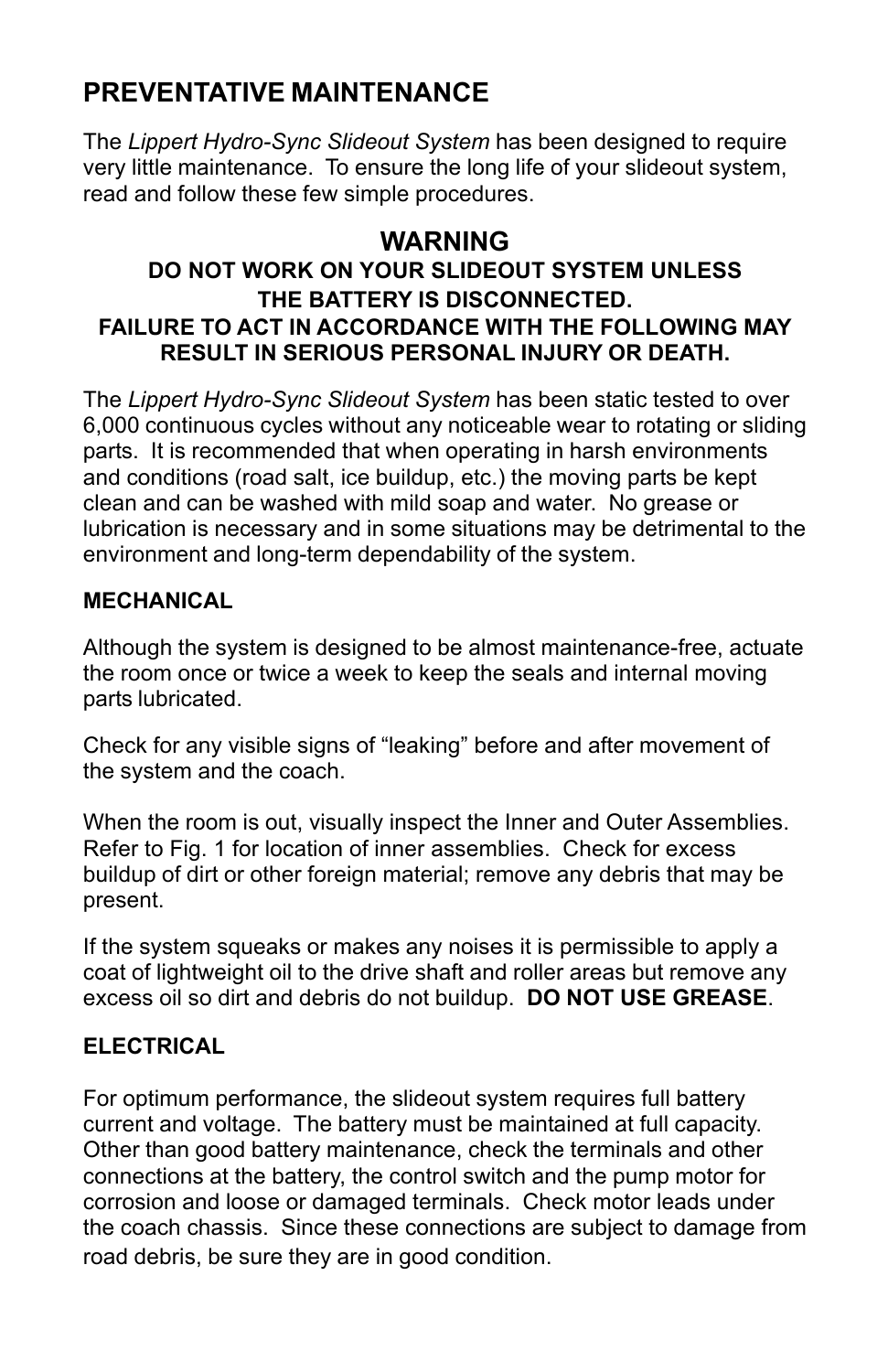**Note:** The *Lippert Hydro-Sync Slideout System* is designed to operate as a negative ground system. A negative ground system utilizes the chassis frame as the ground source. An independent ground wire back to the battery is not needed. It is important the electrical components have good wire to chassis contact. To ensure the best possible ground, a star washer should be used. Over 90% of unit electrical problems can be attributed to bad ground connections.

**Note:** For long-term storage: It is recommended that the room be closed (retracted) and if your unit is equipped with the IRC room control, it is recommended all of the control knobs be kept in the closed position.

#### **IF YOU HAVE ANY PROBLEMS OR QUESTIONS CONSULT YOUR LOCAL AUTHORIZED DEALER OR CALL LIPPERT AT: (866) 524-7821.**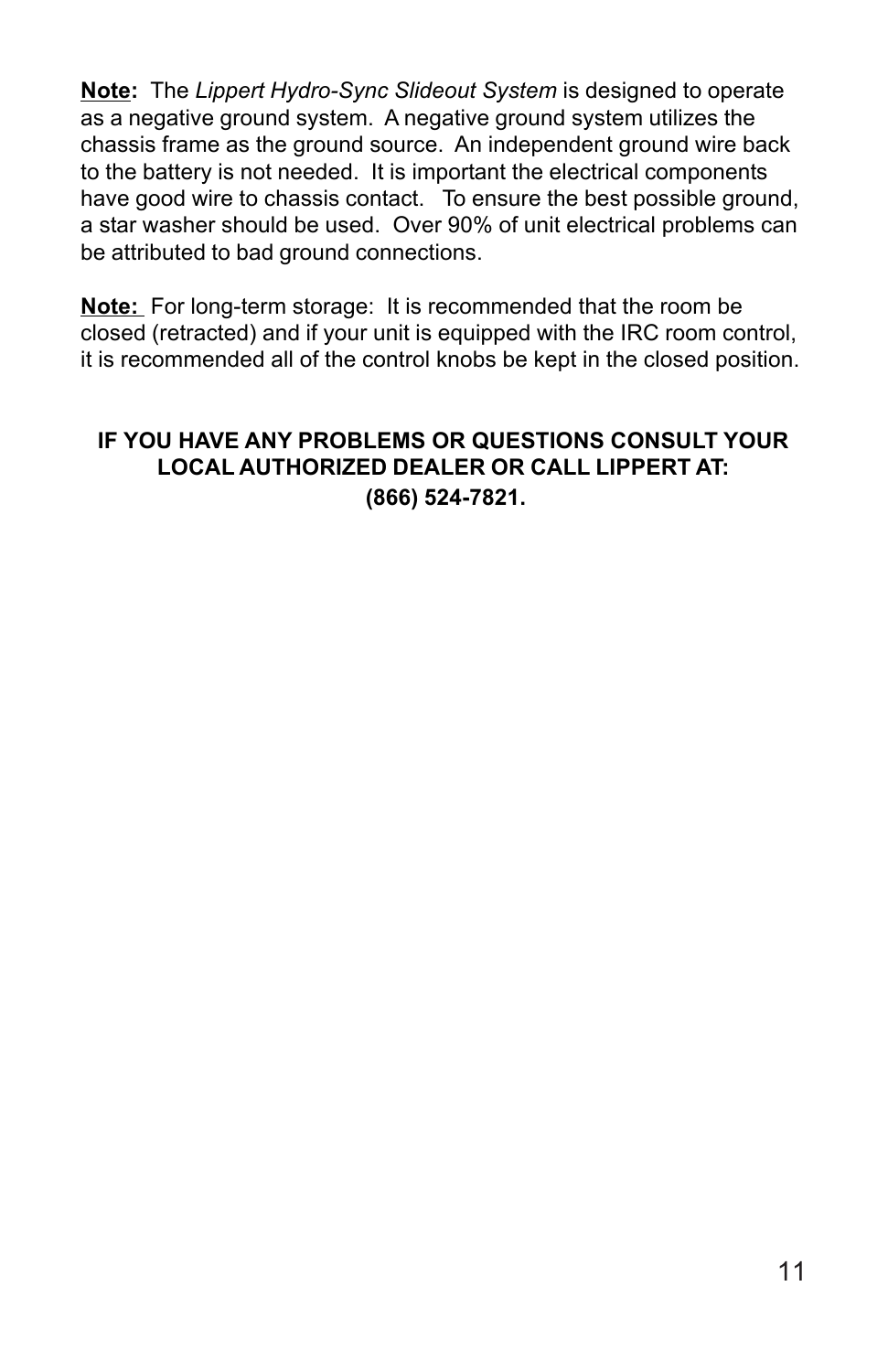# **SERVICE**

# **FLUID FILLING PROCEDURE**



The *Lippert Hydro-Sync Slideout System* uses automatic transmission fluid (ATF). Any ATF can be used. A full synthetic or synthetic blend works best such as Dexron III or Mercon 5. For best operation, fill system within ½" of the top when all slideouts are completely retracted. The see through reservoir makes it easy to check oil level. It is recommended that the oil level be checked prior to operating the system. Make sure the breather cap is free of contamination before removing, replacing or installing.

#### **FILLING DIRECTIONS**

Remove Breather/Fill Cap

Pour ATF into Breather/Fill opening.

**Note:** Do not allow any contamination into reservoir during fill process.

**Note:** Standard reservoir holds approximately 2 quarts (1.89 liters) of ATF.

Fill to within  $\frac{1}{2}$ " of top.

Replace Breather/Fill cap when finished.

**Note:** System is self-purging. By simply cycling the system 2-3 times, any air in the system will be forced back to the reservoir and out of the Breather/Fill cap.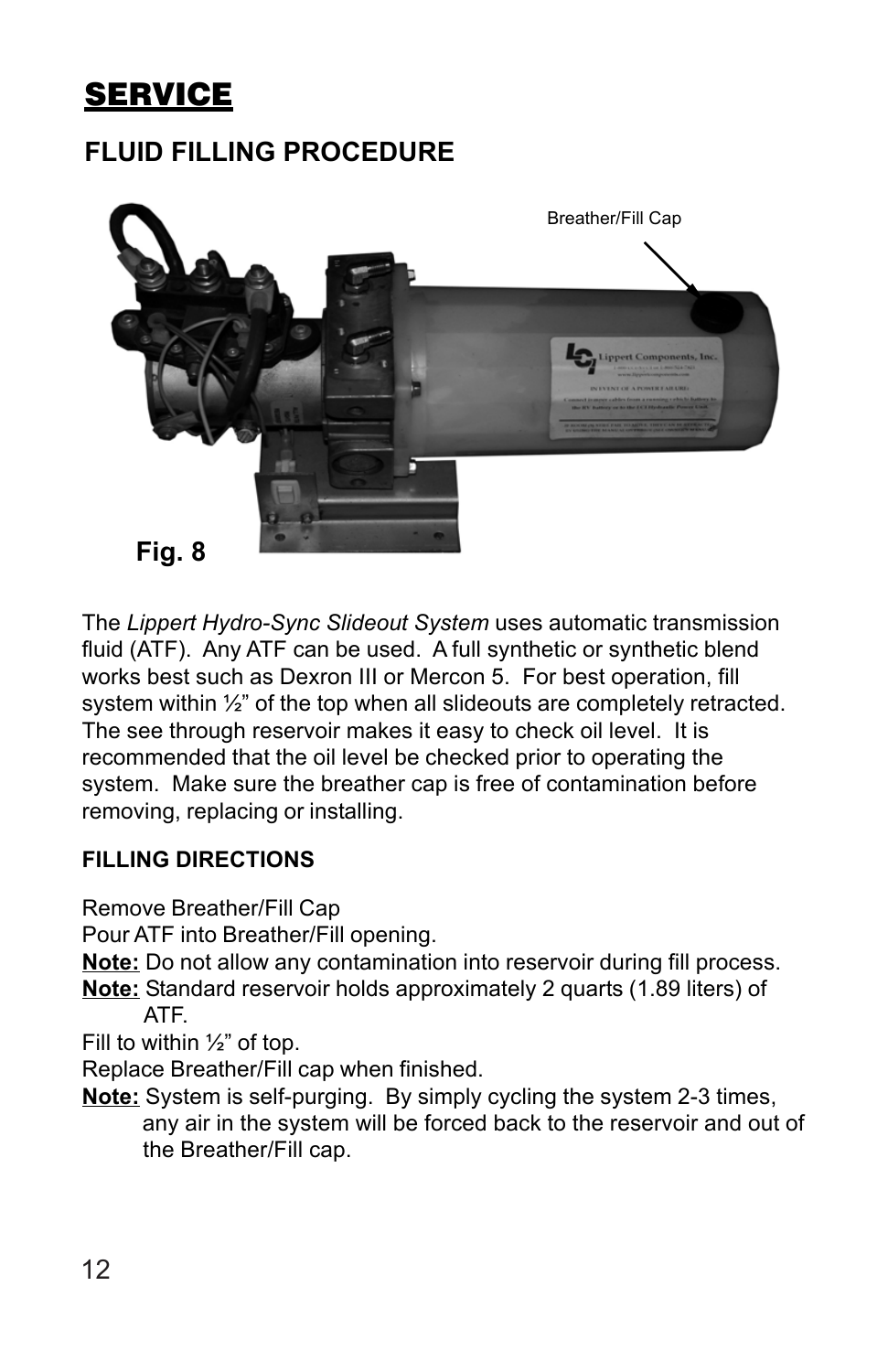# **TROUBLESHOOTING**

The *Lippert Hydro-Sync Slideout System* is only one of four interrelated slideout room system components. These four components are as follows: chassis, slideout room, coach and *Lippert Hydro-Sync Slideout System*. Each one needs to function correctly with the others or misalignment problems will occur.

Every coach has it's own personality and what may work to fix one coach may not work on another even if the symptoms appear to be the same.

When something restricts room travel, system performances will be unpredictable. It is very important that slide rails, inner and outer, be free of contamination and allowed to travel freely the full distance or "STROKE." Ice or mud buildup during travel is an example of some types of contamination that may occur.

When beginning to troubleshoot the system, make sure the battery is fully charged, there are no visible signs of external damage to the actuator, motor or rails and that the motor is wired properly and all connections are secure.

You can adjust room extension by modifying the position of the adjustment coupler.

During troubleshooting, remember, by changing, altering or adjusting one thing, it may affect something else. Be sure any changes do not create a new problem.

**Additional information on the** *Lippert Hydro-Sync Slideout System* **by calling 866-524-7821 and asking for technical assistance.**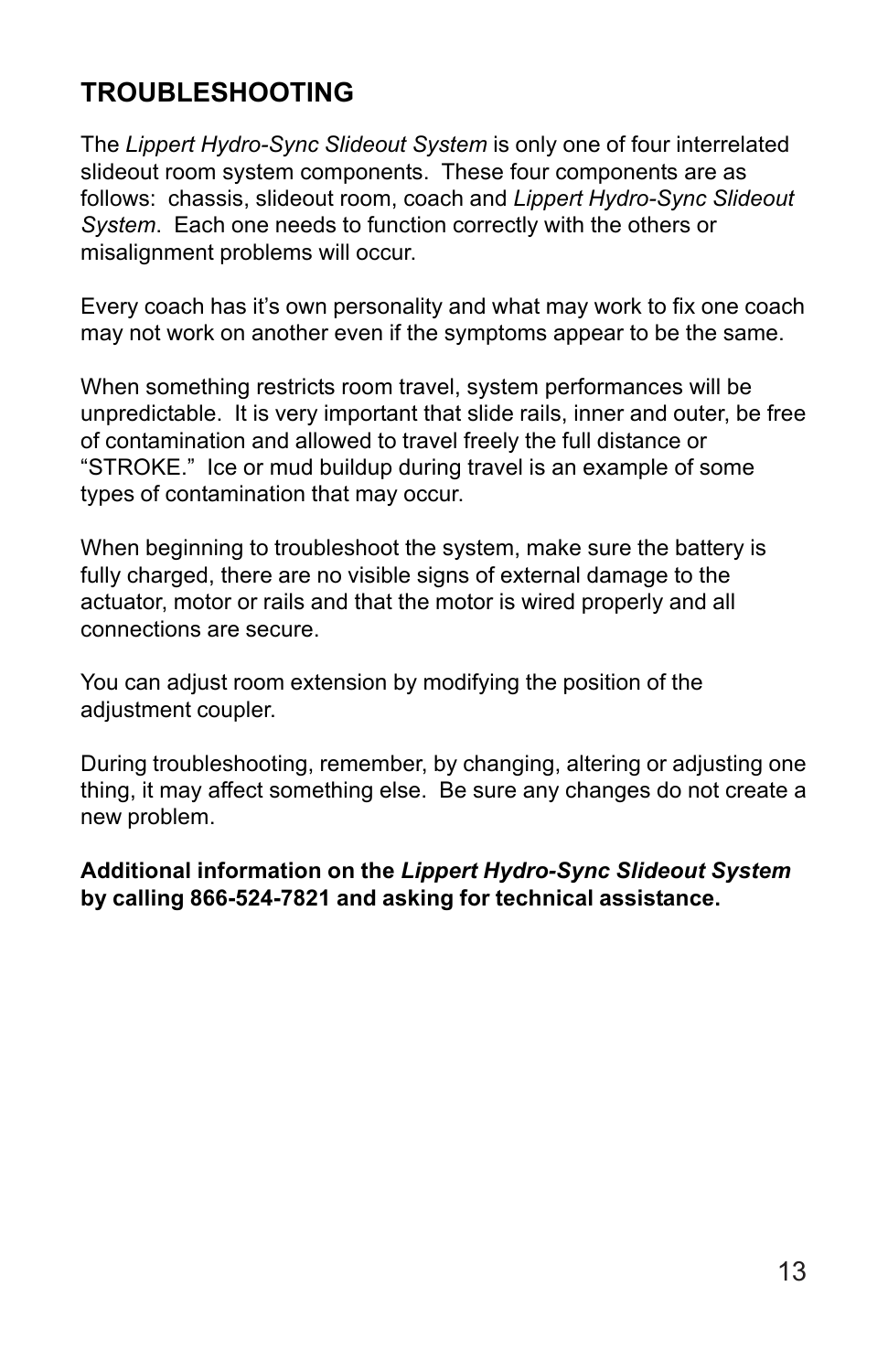# **TROUBLESHOOTING CHART**

The following troubleshooting chart outlines some common problems, their causes and possible corrective actions. When reference is made to a "Power Unit," the term includes the motor and the actuator as a complete unit. All Power Units are shipped from the factory with a serial number and date code, which should be given to the service technician when asking for assistance.

|                                                                                                |  | ROOM DOESN'T MOVE WHEN SWITCH IS PRESSED |                                              |                                        |  |
|------------------------------------------------------------------------------------------------|--|------------------------------------------|----------------------------------------------|----------------------------------------|--|
| <b>PROBABLE CAUSE</b>                                                                          |  |                                          |                                              | <b>CORRECTIVE ACTION</b>               |  |
| Restrictions both inside and outside of unit                                                   |  |                                          |                                              | <b>Check for and clear restriction</b> |  |
| Lowbatteryvoltage, blown fuse, defective wiring<br>Checkbattery. Chargebatteryor add auxiliary |  |                                          |                                              |                                        |  |
|                                                                                                |  |                                          | power source. Check batteryteminals, and all |                                        |  |
|                                                                                                |  |                                          | other wiring. Look for loose or corroded     |                                        |  |
|                                                                                                |  |                                          |                                              | comections                             |  |
| Power Unit not functioning                                                                     |  |                                          | See "Power Unit Troubleshooting" page 13     |                                        |  |
|                                                                                                |  | POWER UNIT RUNS, ROOM DOES NOT MOVE      |                                              |                                        |  |
| Restrictions both inside and outside of unit                                                   |  |                                          |                                              | Check for and dear restriction         |  |
|                                                                                                |  | POWER UNIT RUNS, ROOM MOVES SLOWLY       |                                              |                                        |  |
| Lowbattery, poor ground, extremely low                                                         |  |                                          | Chargebattery, and check ground wire         |                                        |  |
| outdoor temperature.                                                                           |  |                                          |                                              |                                        |  |
| <b>Leakingcylinder</b>                                                                         |  |                                          | See "Checking for Bad Cylinder" page 14      |                                        |  |
|                                                                                                |  | ROOM DRIFTS IN BOTH IN & OUT POSITIONS   |                                              |                                        |  |
| Checkforleaks in the hydraulic system                                                          |  |                                          |                                              | <b>Tighten fittings</b>                |  |
| Airinsystem                                                                                    |  |                                          | After checking all connections, cycle pump   |                                        |  |
|                                                                                                |  |                                          |                                              | several times in and out               |  |
|                                                                                                |  | IN THE CLOSED POSITION, ROOM DRIFTS OUT  |                                              |                                        |  |
| Leaking cylinder seal                                                                          |  |                                          | See "Checking for Bad Cylinder" page 14      |                                        |  |
| Fluid bypassing cylinder piston                                                                |  |                                          | See"Checking for Bad Cylinder" page 14       |                                        |  |
| <b>Hosefrompumpis leaking</b>                                                                  |  |                                          |                                              | <b>Tighten fitting or replace hose</b> |  |
| Airinsystem                                                                                    |  |                                          | After checking all connections, cycle pump   |                                        |  |
|                                                                                                |  |                                          |                                              | several times in and out               |  |
| Loosemountingbolts                                                                             |  |                                          |                                              | <b>Tighten mounting bolts</b>          |  |
|                                                                                                |  | IN THE OPEN POSITION, ROOM DRIFTS IN     |                                              |                                        |  |
| <b>Hosefrompumpis leaking</b>                                                                  |  |                                          |                                              | <b>Tighten fitting or replace hose</b> |  |
| Leaking cylinder seal                                                                          |  |                                          | See "Checking for Bad Cylinder" page 14      |                                        |  |
| Fluid bypassing cylinder piston                                                                |  |                                          | See"Checking for Bad Cylinder" page 14       |                                        |  |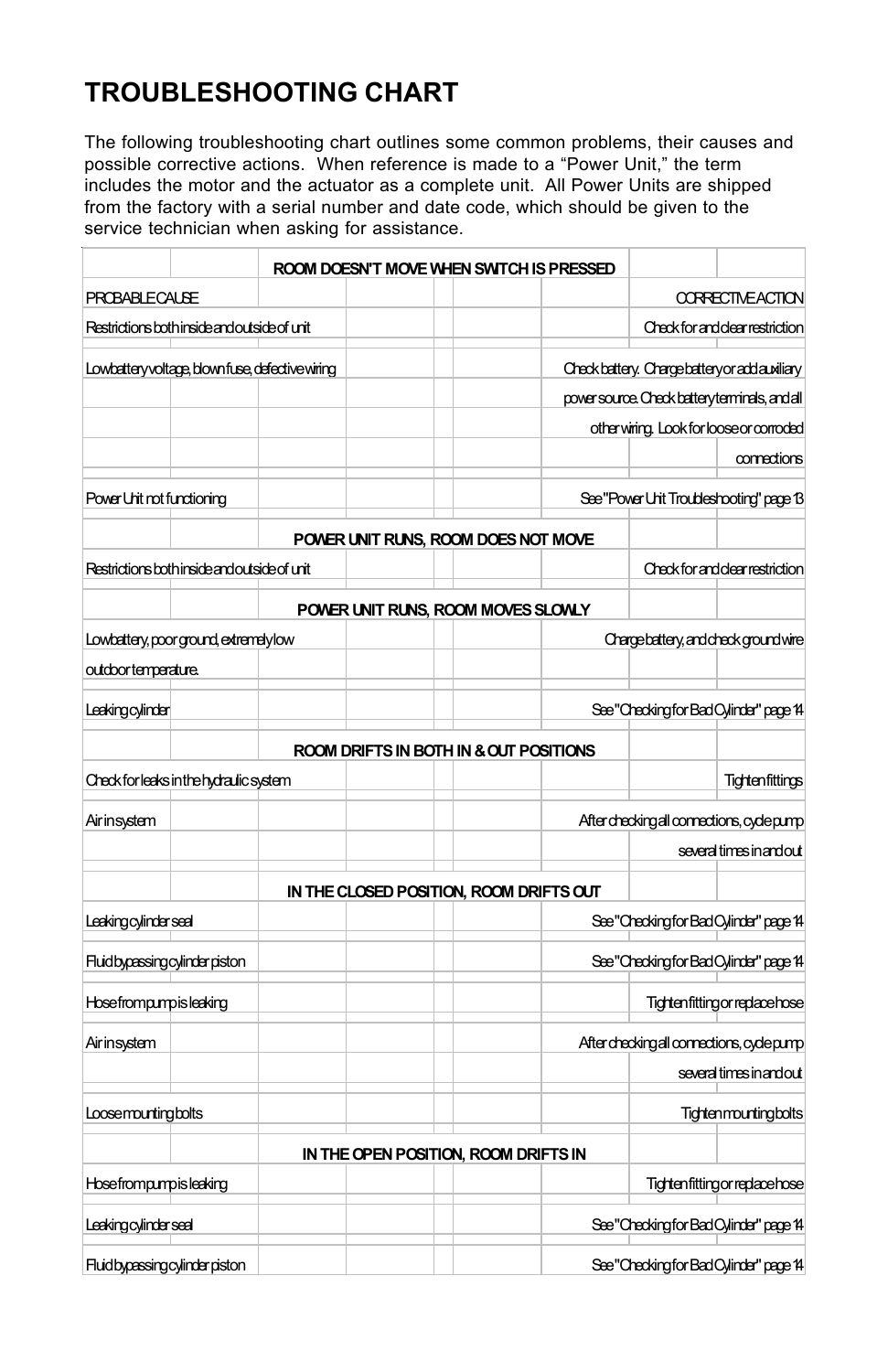# **TROUBLESHOOTING – POWER UNIT**

Before attempting to troubleshoot the Power Unit, make sure an adequate power source is available. The unit batteries should be fully charged or the unit should be plugged into to A/C service with batteries installed. Do not attempt to troubleshoot the Power Unit without assuring a full 12V DC charge

The following tests require only a DC voltmeter (or DC test light) and a jumper lead.

**Step 1** - Attach voltmeter (or test light) leads to the negative and positive switch terminals on back of wall switch (See Fig. 9). Does the meter indicate 12V DC?

If **YES**, see **Step 2**; if **NO** see **Step 3**.

**Step 2** - If **YES**, at the motor, check the incoming leads to 12V DC (if necessary, disconnect leads at wire splices). Does meter indicate 12V DC? If **YES**, Power Unit needs to be replaced. The motor is not field serviceable. DO NOT ATTEMPT TO REPAIR. If **NO**, Inspect all wires and connections between the wall switch and the motor. Repair connections as necessary. Recheck as in **Step 1**.

**Step 3** - If **NO**, Inspect all connections between battery and switch. Inspect 50A Auto-reset Circuit Breaker (See Fig. 9). Recheck as above in **Step 1**.

#### **TROUBLESHOOTING - ELECTRICAL**

Since there are no field serviceable parts in the motor of the Power Unit, electrical troubleshooting and service is limited to replacing only those components as previously outlined.

Thorough inspection of wiring and connections is the only other electrical service that can be performed.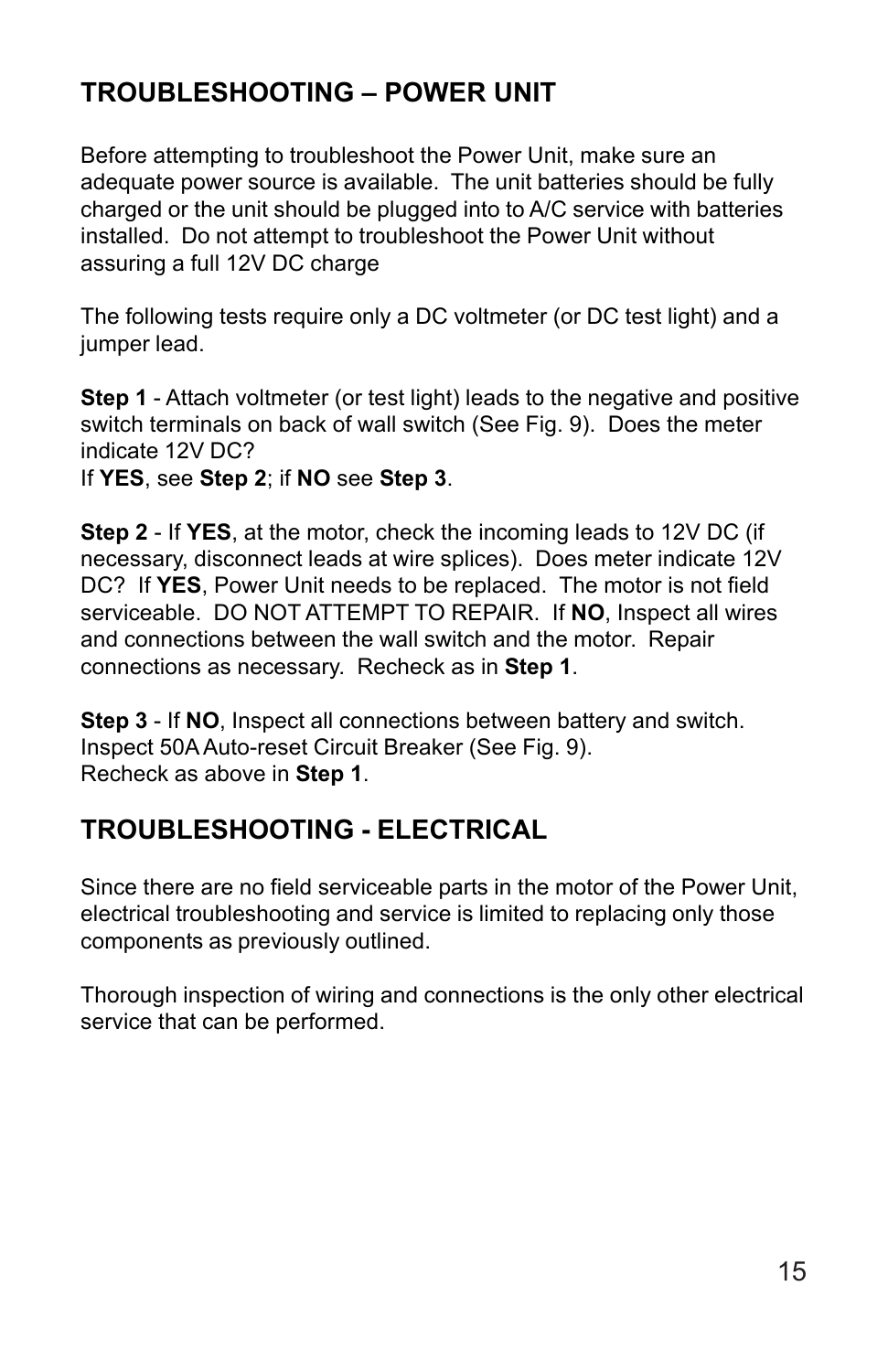#### **TROUBLESHOOTING – CHECKING FOR BAD CYLINDER**

1. Retract (close) the slideout (room) completely.

2. Loosen hose from "E" (extend) port on the manifold of the Power Unit.

#### *WARNING-*

*Do not attempt to run room out with the "E" port hose loose.*

*The*

 *system will experience RAPID FLUID LOSS.*

- 3. Plug opening on manifold to prevent drawing air into the system.
- 4. Energize the Power Unit to retract (close) room.
- 5. Continue to run the room in and watch for fluid flow from hose/port "E". Fluid flow greater than a few drops will indicate internal cylinder leaking (bypassing of piston seal). If there is no fluid flow, reconnect hose to "E" port and tighten.

#### *WARNING -*

*Be sure to reconnect and tighten hose at the "E" port before attempting to extend (open) the room or the system will experience RAPID FLUID LOSS.*

Contact qualified technician if there is excessive fluid flow. The cylinder should not be repaired in the field.

Refill the Power Unit Reservoir as recommended on page 12 of this manual.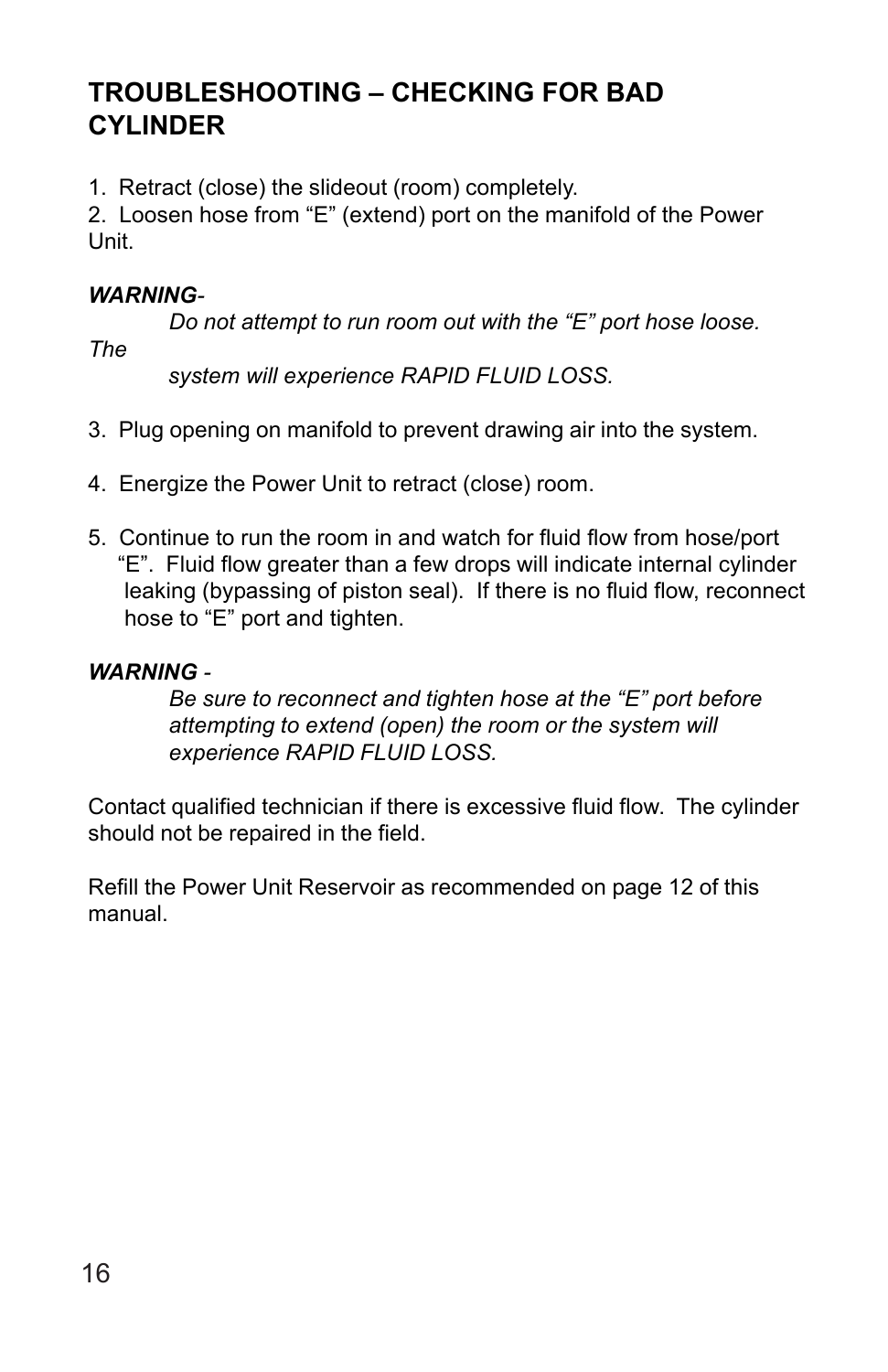

#### **WIRING DIAGRAM**

17